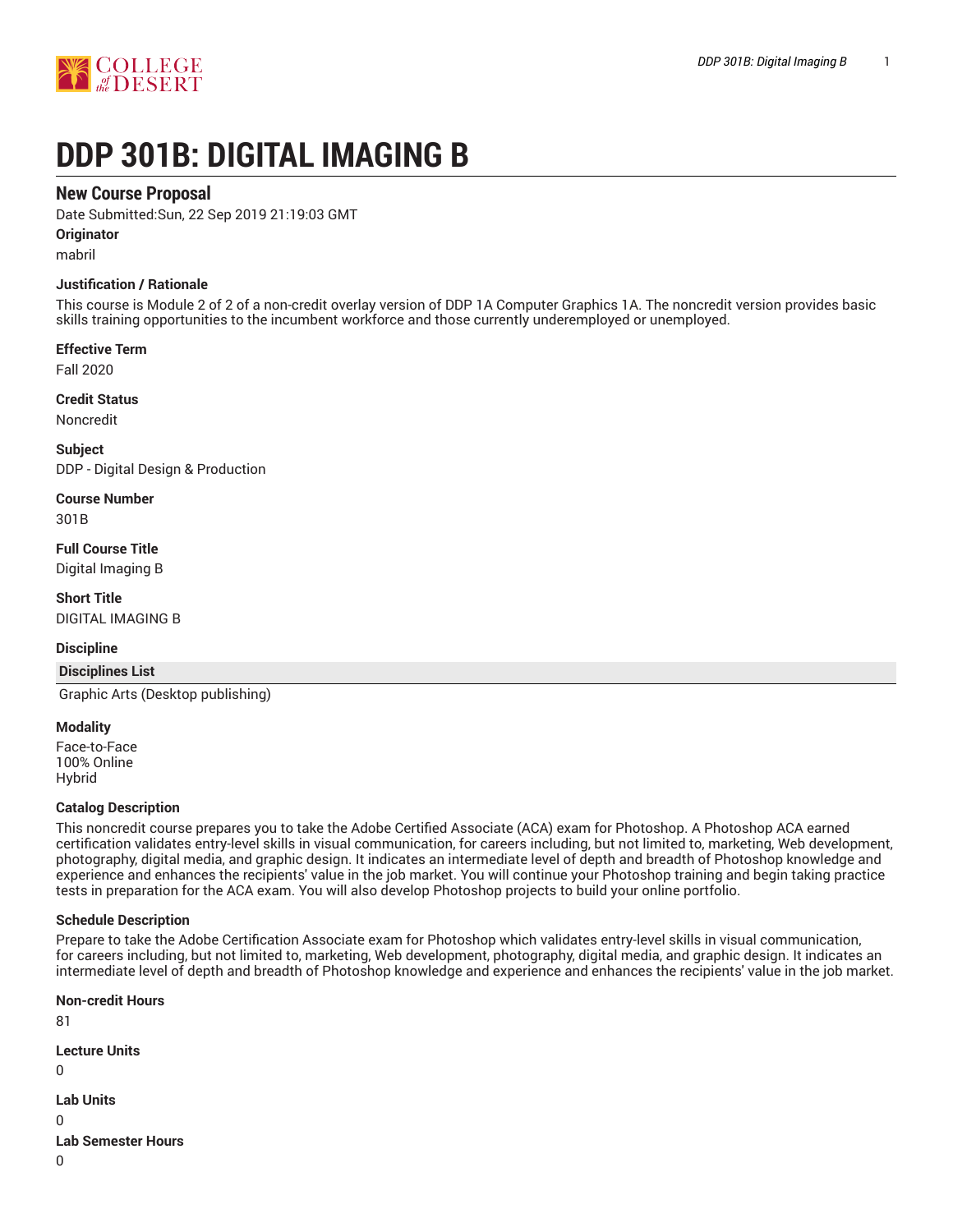

# **In-class Hours**

45

## **Out-of-class Hours** 36

## **Total Course Units**

0

**Total Semester Hours** 81

# **Override Description**

Noncredit courses do not have lecture and lab so outside of class hours must be adjusted so the noncredit course has the same total hours as the credit equivalent.

## **Class Size Maximum**

25

# **Course Content**

- 1. Gmetrix training and Practice testing
- 2. Design Fundamentals
- 3. Copyright and fair use
- 4. Projects using Adobe Photoshop
- 5. Adobe Certification Associate (ACA) Exam Preparation

# **Course Objectives**

|             | <b>Objectives</b>                                                                                     |
|-------------|-------------------------------------------------------------------------------------------------------|
| Objective 1 | Create digital raster imagery and artwork utilizing selections, layers, design elements, and effects. |
| Objective 2 | Develop portfolio pieces based on Photoshop techniques.                                               |
| Objective 3 | Continue Photoshop training using Gmetrix.                                                            |
| Objective 4 | Practice photoshop testing using Gmetrix.                                                             |
| Objective 5 | Prepare to take the ACA exam.                                                                         |

## **Student Learning Outcomes**

|           | Upon satisfactory completion of this course, students will be able to:                |
|-----------|---------------------------------------------------------------------------------------|
| Outcome 1 | Develop portfolio art work using Adobe Photoshop while training to pass the ACA exam. |

## **Methods of Instruction**

| <b>Method</b>                | Please provide a description or examples of how each instructional<br>method will be used in this course.                                                                                                                                                  |
|------------------------------|------------------------------------------------------------------------------------------------------------------------------------------------------------------------------------------------------------------------------------------------------------|
| Technology-based instruction | All course work uses current technology in the field, the students will<br>learn the software and create physical and digital projects with the<br>technology. Instructors will use the technology in demonstrations as it<br>pertains to the assignments. |
| Participation                | Students will participate in critiques, in class exercises and general<br>feedback on visual examples.                                                                                                                                                     |
| Collaborative/Team           | Students will critique as teams/groups on various projects/design<br>challenges.                                                                                                                                                                           |
| Lecture                      | Lectures will be provided on historical and contemporary approaches to<br>digital art and media, as well as demonstrations on how to use software<br>as it relates to the assignments.                                                                     |
| <b>Discussion</b>            | Students will verbally pitch their art and design concepts to the group as<br>well as in progress discussions.                                                                                                                                             |
| Individualized Study         | Students will research historical and contemporary approaches to digital<br>art and media and develop their compositions and execute them for<br>class discussion.                                                                                         |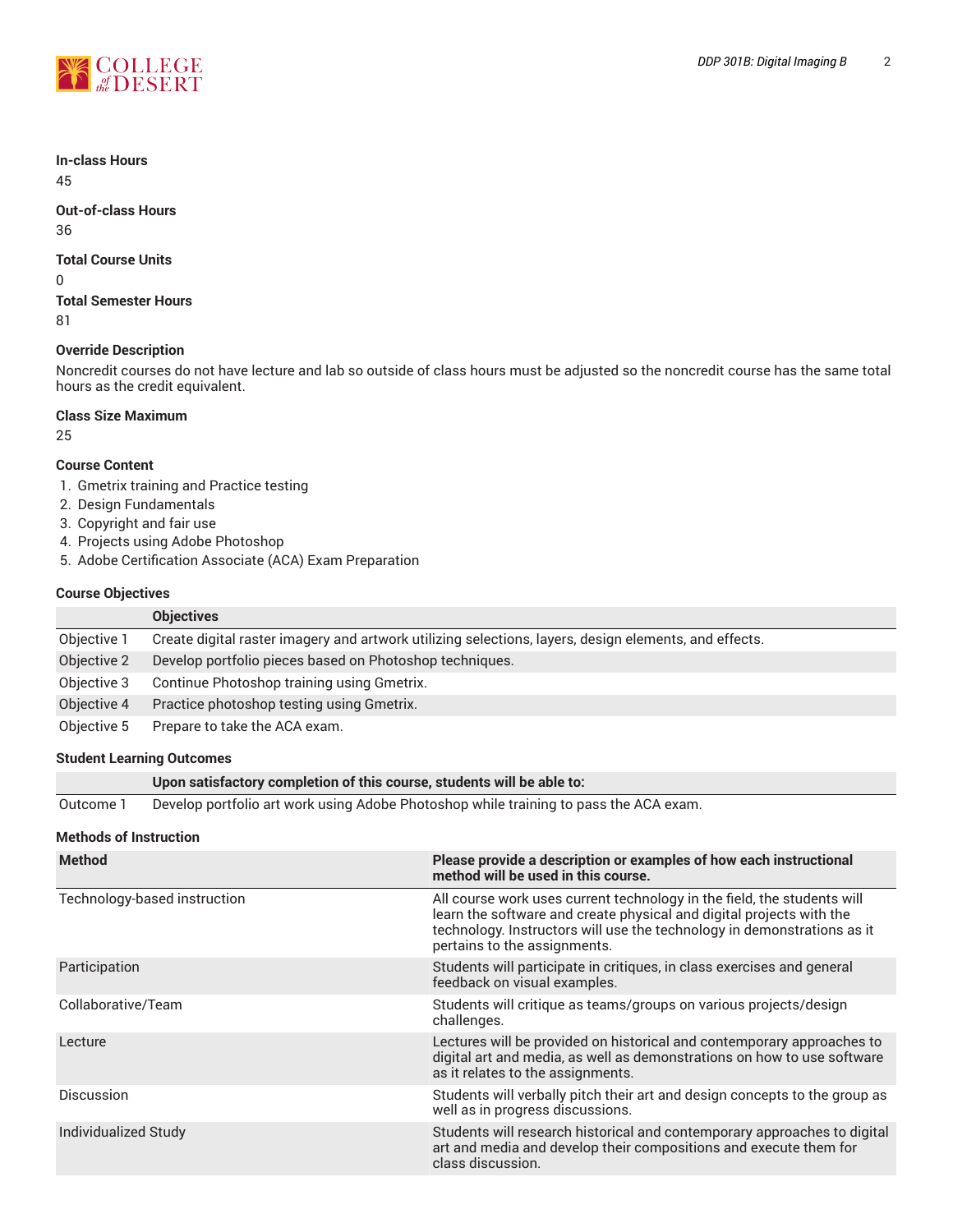

| Laboratory                                    | Students will use the MAC computer lab for the course assignments, or<br>their personal computer with the appropriate software and hardware.                                                                                                                                                                                                                                                                                                                                                                                                                                                                                                                                                                                                                                                                                                                                                                                                                                                                                                                                                                                               |                           |  |
|-----------------------------------------------|--------------------------------------------------------------------------------------------------------------------------------------------------------------------------------------------------------------------------------------------------------------------------------------------------------------------------------------------------------------------------------------------------------------------------------------------------------------------------------------------------------------------------------------------------------------------------------------------------------------------------------------------------------------------------------------------------------------------------------------------------------------------------------------------------------------------------------------------------------------------------------------------------------------------------------------------------------------------------------------------------------------------------------------------------------------------------------------------------------------------------------------------|---------------------------|--|
| Self-exploration                              | Students will explore their own conceptual approaches, ideas and<br>perspectives to the assignments.                                                                                                                                                                                                                                                                                                                                                                                                                                                                                                                                                                                                                                                                                                                                                                                                                                                                                                                                                                                                                                       |                           |  |
| Skilled Practice at a Workstation             | A large portion of the lab will be dedicated to time for students to create<br>digital artwork on an individual workstation. Each student will need to be<br>have access to a computer to participate in this course.                                                                                                                                                                                                                                                                                                                                                                                                                                                                                                                                                                                                                                                                                                                                                                                                                                                                                                                      |                           |  |
| <b>Methods of Evaluation</b>                  |                                                                                                                                                                                                                                                                                                                                                                                                                                                                                                                                                                                                                                                                                                                                                                                                                                                                                                                                                                                                                                                                                                                                            |                           |  |
| <b>Method</b>                                 | Please provide a description or examples of how<br>each evaluation method will be used in this course.                                                                                                                                                                                                                                                                                                                                                                                                                                                                                                                                                                                                                                                                                                                                                                                                                                                                                                                                                                                                                                     | <b>Type of Assignment</b> |  |
| Student participation/contribution            | Students will be graded in their participation at<br>critiques and group discussions.                                                                                                                                                                                                                                                                                                                                                                                                                                                                                                                                                                                                                                                                                                                                                                                                                                                                                                                                                                                                                                                      | In and Out of Class       |  |
| Critiques                                     | Students will create a "body of work" that will be<br>evaluated with a rubric.<br>Student will be evaluated on their ability to<br>comprehend the and physically complete<br>assignments.<br>Students will create assignments with given criteria<br>and will work to solve the design/art challenge as<br>well as apply key fundamental compositions.<br>Students will use rubrics to self evaluate their own<br>progress as well as evaluate the work of their peers.<br>Students will be quizzed on key art and media<br>terminology including the principles and elements of<br>desian.<br>Students will have both a mid term and final<br>evaluation. The culmination of the course will be<br>a graded assignment/project or physical test of<br>knowledge pertaining to software or hardware.<br>Students will be graded in their participation at<br>critiques and group discussions.<br><b>Type of Assignment</b><br>In and Out of Class In and Out of Class<br>In and Out of Class In and Out of Class<br>In and Out of Class<br>In and Out of Class In and Out of Class<br>In and Out of Class In and Out of Class<br>Critiques | In Class Only             |  |
| Portfolios                                    | Students will create a "body of work" that will be<br>evaluated with a rubric.                                                                                                                                                                                                                                                                                                                                                                                                                                                                                                                                                                                                                                                                                                                                                                                                                                                                                                                                                                                                                                                             | In and Out of Class       |  |
| Self/peer assessment and portfolio evaluation | Students will use rubrics to self evaluate their own<br>progress as well as evaluate the work of their peers.                                                                                                                                                                                                                                                                                                                                                                                                                                                                                                                                                                                                                                                                                                                                                                                                                                                                                                                                                                                                                              | In and Out of Class       |  |
| Tests/Quizzes/Examinations                    | Students will be quizzed on key art and media<br>terminology including the principles and elements of<br>design.                                                                                                                                                                                                                                                                                                                                                                                                                                                                                                                                                                                                                                                                                                                                                                                                                                                                                                                                                                                                                           | In Class Only             |  |
| Other                                         | Out-of-class hours will be accounted for<br>electronically through the learning management<br>system.                                                                                                                                                                                                                                                                                                                                                                                                                                                                                                                                                                                                                                                                                                                                                                                                                                                                                                                                                                                                                                      | Out of Class Only         |  |

## **Assignments**

### **Other In-class Assignments**

- 1. Using painting tools with varying options to paint on an image, and save the image both for printing (PSD) and to display on the Web (JPEG).
- 2. Build an image by using at least three selection tools/techniques to make detailed selections of image elements from copyrightclear images and combine those selections to form an entirely new image.
- 3. Manipulate the resolution of a digital camera image so that it prints correctly on an inkjet or color laser printer.
- 4. Analyze the overall tone and exposure of an image, and use at least four adjustment commands to correct problems found in the image.
- 5. Repair image defects and damage in an image using the Clone Stamp, Spot Healing Brush, and Red Eye (removal) Tool.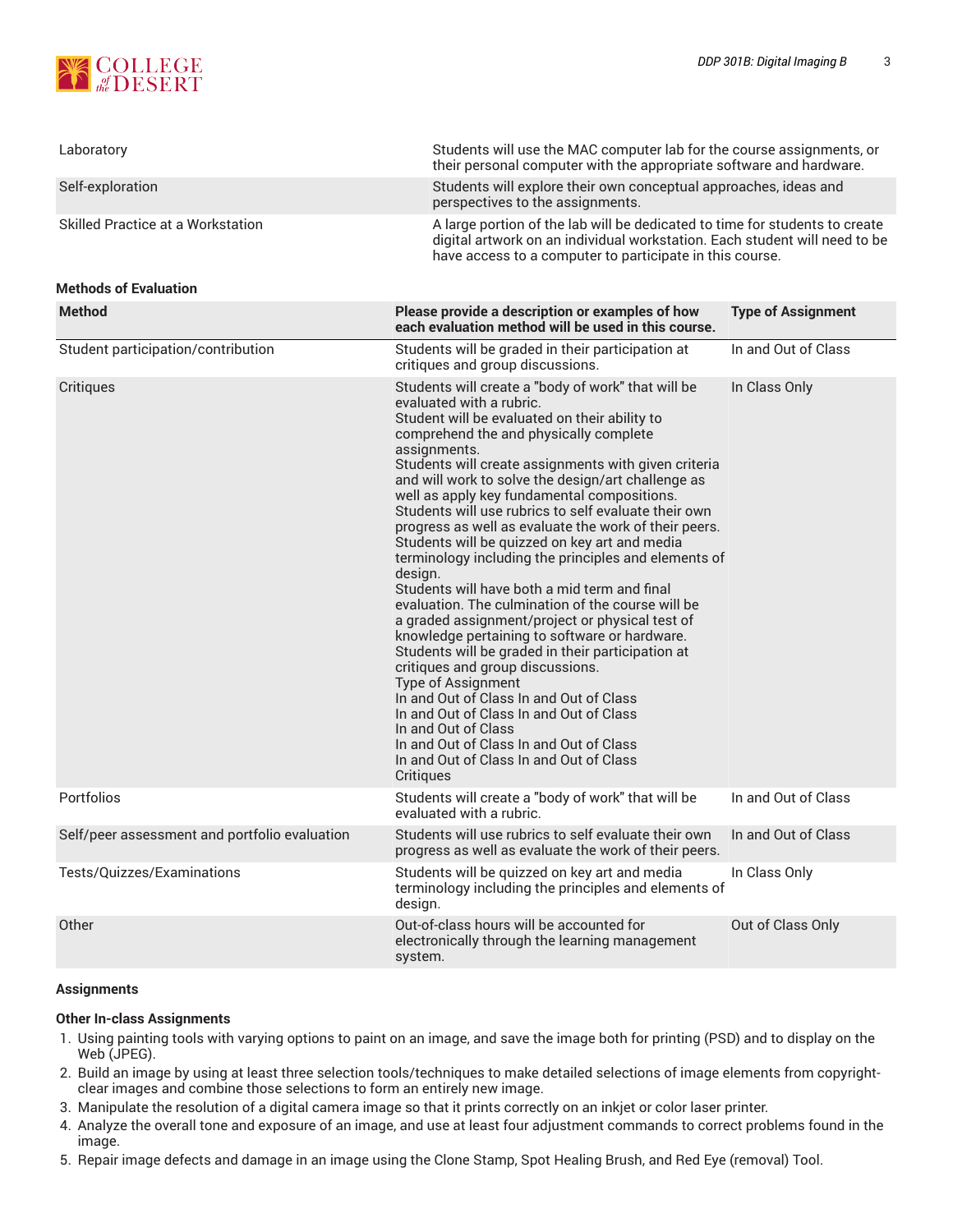

- 6. Use the Preset Manager to load, modify, and save libraries of swatch, gradient, and pattern presets.
- 7. Explore the proper usage of filters, including those used for special effects and image retouching.
- 8. Each document produced will be accompanied by a written procedural documentation form and evaluation.

## **Other Out-of-class Assignments**

- 1. Development digital image projects.
- 2. Photoshop training using Gmetrix.

## **Grade Methods**

Pass/No Pass Only

# **Distance Education Checklist**

**Include the percentage of online and on-campus instruction you anticipate.**

**Online %** 50 **On-campus %** 50

# **Lab Courses**

**How will the lab component of your course be differentiated from the lecture component of the course?** Student will work on projects via canvas for evaluation.

From the COR list, what activities are specified as lab, and how will those be monitored by the instructor?

Design and development of projects submitted to Canvas as well as student's online portfolio.

**How will you assess the online delivery of lab activities?**

Via Canvas.

# **Instructional Materials and Resources**

## If you use any other technologies in addition to the college LMS, what other technologies will you use and how are you ensuring **student data security?**

Within Course Management System: Discussion forums with substantive instructor participation Regular virtual office hours Private messages Online quizzes and examinations Video or audio feedback Weekly announcements

External to Course Management System: Direct e-mail Posted audio/video (including YouTube, 3cmediasolutions, etc.) Briefly discuss how the selected strategies above will be used to maintain Regular Effective Contact in the course.

This class if online is being taught via Canvas. Instructors will use asynchronous text and video messages to interact with the students. Also, discussions boards, constant announcements will be used. Zoom virtual office hours with screen sharing and interaction capabilities will be available.

If interacting with students outside the LMS, explain how additional interactions with students outside the LMS will enhance student learning.

Canvas is used for external interaction as well.

# **Effective Student/Faculty Contact**

### Which of the following methods of regular, timely, and effective student/faculty contact will be used in this course?

**Within Course Management System:**

Discussion forums with substantive instructor participation Chat room/instant messaging Regular virtual office hours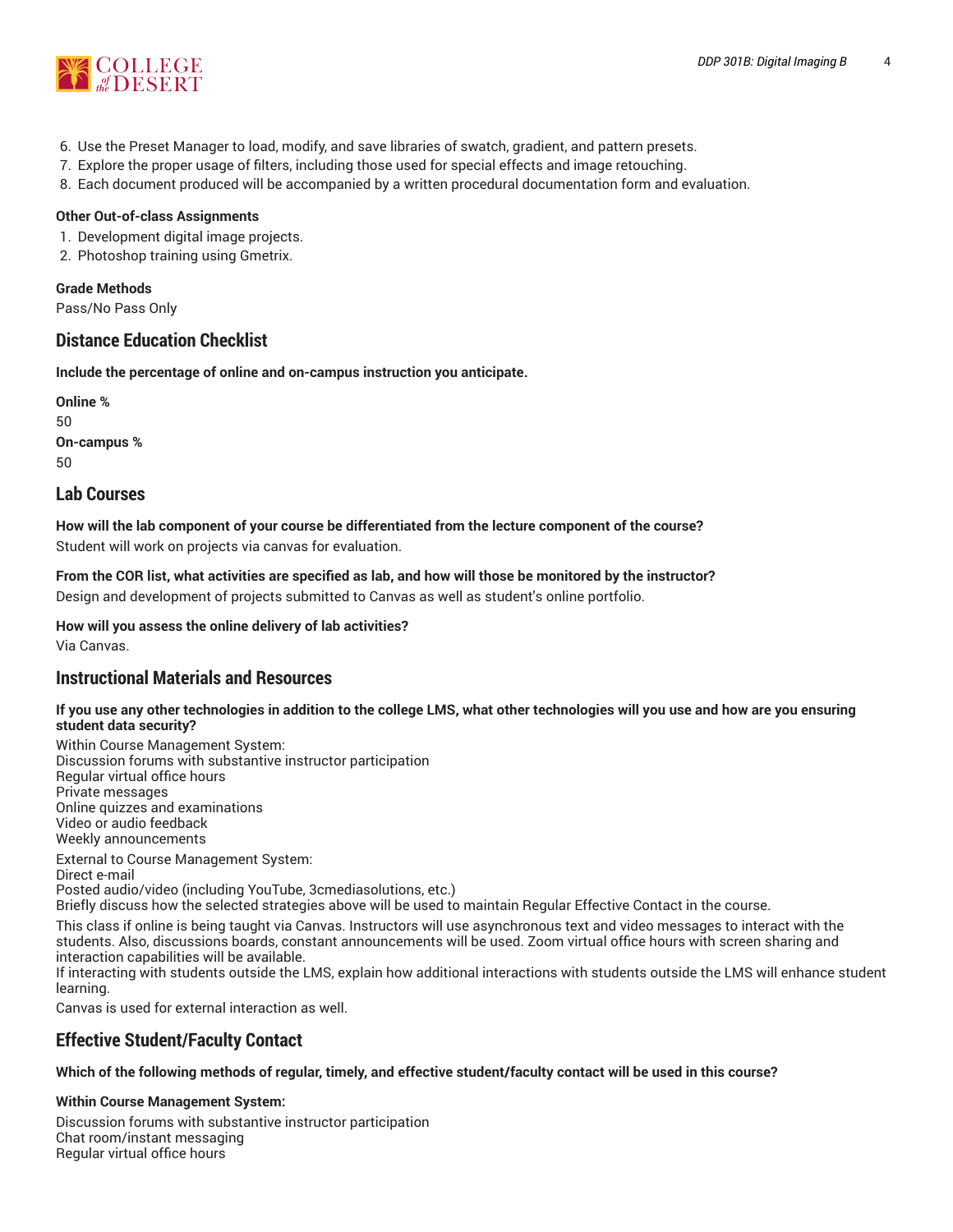

Private messages Online quizzes and examinations Video or audio feedback Weekly announcements

## **External to Course Management System:**

Direct e-mail E-portfolios/blogs/wikis Posted audio/video (including YouTube, 3cmediasolutions, etc.) Synchronous audio/video Teleconferencing

**For hybrid courses:**

Scheduled Face-to-Face group or individual meetings Field trips Library workshops Orientation, study, and/or review sessions Supplemental seminar or study sessions

## Briefly discuss how the selected strategies above will be used to maintain Regular Effective Contact in the course.

Active participation and multiple modes of information delivery; announcements, asynchronous text, video messages, discussions boards, and Canvas email.

# **Other Information**

# **MIS Course Data**

**CIP Code** 11.0803 - Computer Graphics.

**TOP Code** 061460 - Computer Graphics and Digital Imagery

**SAM Code** C - Clearly Occupational

**Basic Skills Status** Not Basic Skills

**Prior College Level** Not applicable

**Cooperative Work Experience** Not a Coop Course

**Course Classification Status** Workforce Prep Enhanced Funding

**Approved Special Class** Not special class

**Noncredit Category** Short-Term Vocational

**Funding Agency Category** Not Applicable

**Program Status** Program Applicable

**Transfer Status** Not transferable